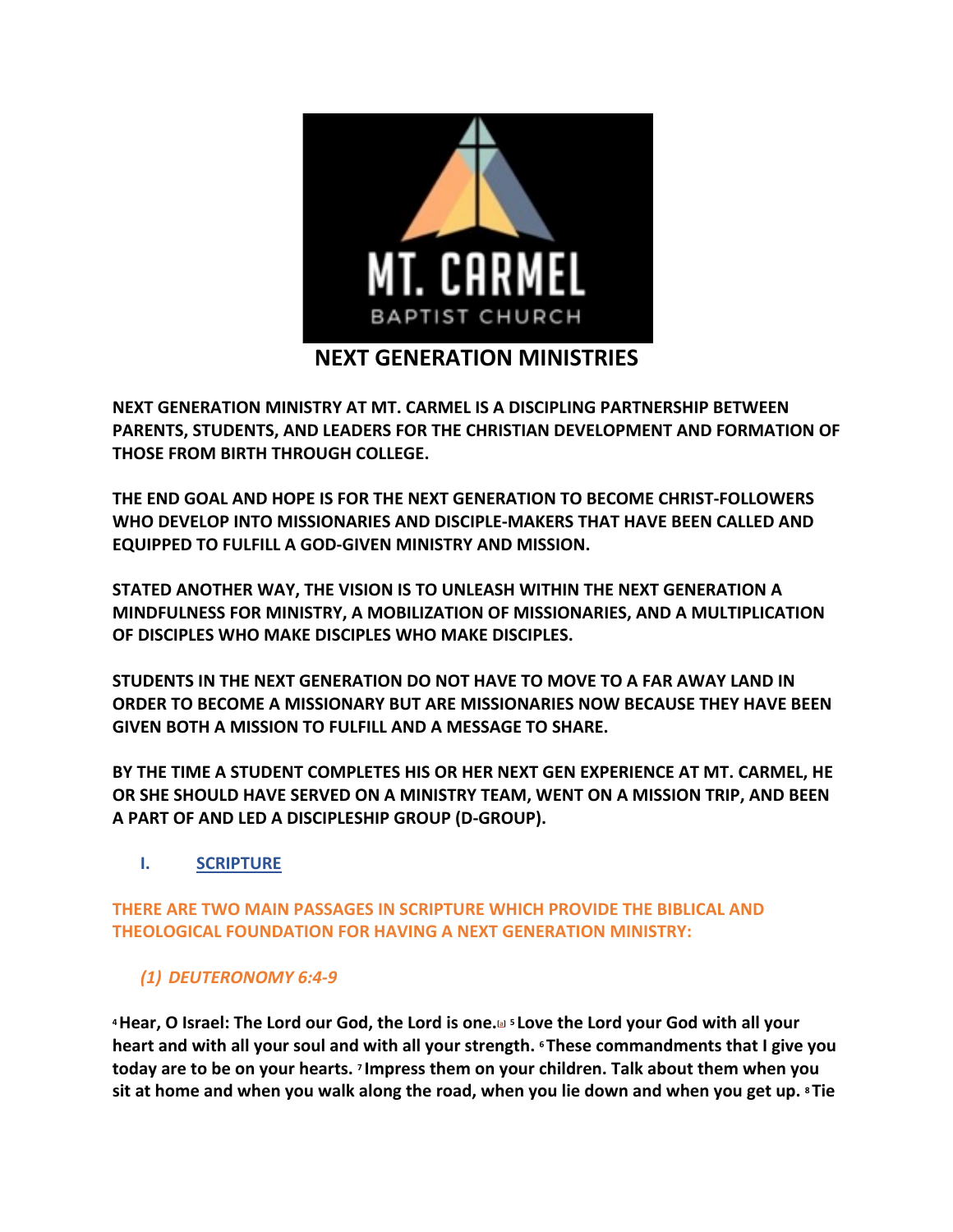**them as symbols on your hands and bind them on your foreheads. 9Write them on the doorframes of your houses and on your gates.**

## *(2) PSALM 78:1-8*

**1My people, hear my teaching; listen to the words of my mouth. <sup>2</sup> I will open my mouth with a parable; I will utter hidden things, things from of old— <sup>3</sup> things we have heard and known, things our ancestors have told us. 4We will not hide them from their descendants; we will tell the next generation the praiseworthy deeds of the Lord, his power, and the wonders he has done. 5He decreed statutes for Jacob and established the law in Israel, which he commanded our ancestors to teach their children, <sup>6</sup> so the next generation would know them, even the children yet to be born, and they in turn would tell their children. <sup>7</sup> Then they would put their trust in God and would not forget his deeds but would keep his commands. <sup>8</sup> They would not be like their ancestors a stubborn and rebellious generation, whose hearts were not loyal to God, whose spirits were not faithful to him.**

## **II. MILESTONES**

**MILESTONES SERVE AS MARKERS OF PROGRESSION ON THE SPIRITUAL FORMATION JOURNEY. MILESTONES ARE FAITH MEMORIAL MARKERS IN THE LIVES OF OUR CHILDREN, STUDENTS, AND FAMILIES. JUST AS THE NATION OF ISRAEL MARKED SPECIAL EVENTS WITH ALTARS AND MEMORIALS, OUR NEXT GENERATION MINISTRY PROVIDE CERTAIN MARKERS FOR YOUR FAMILY.**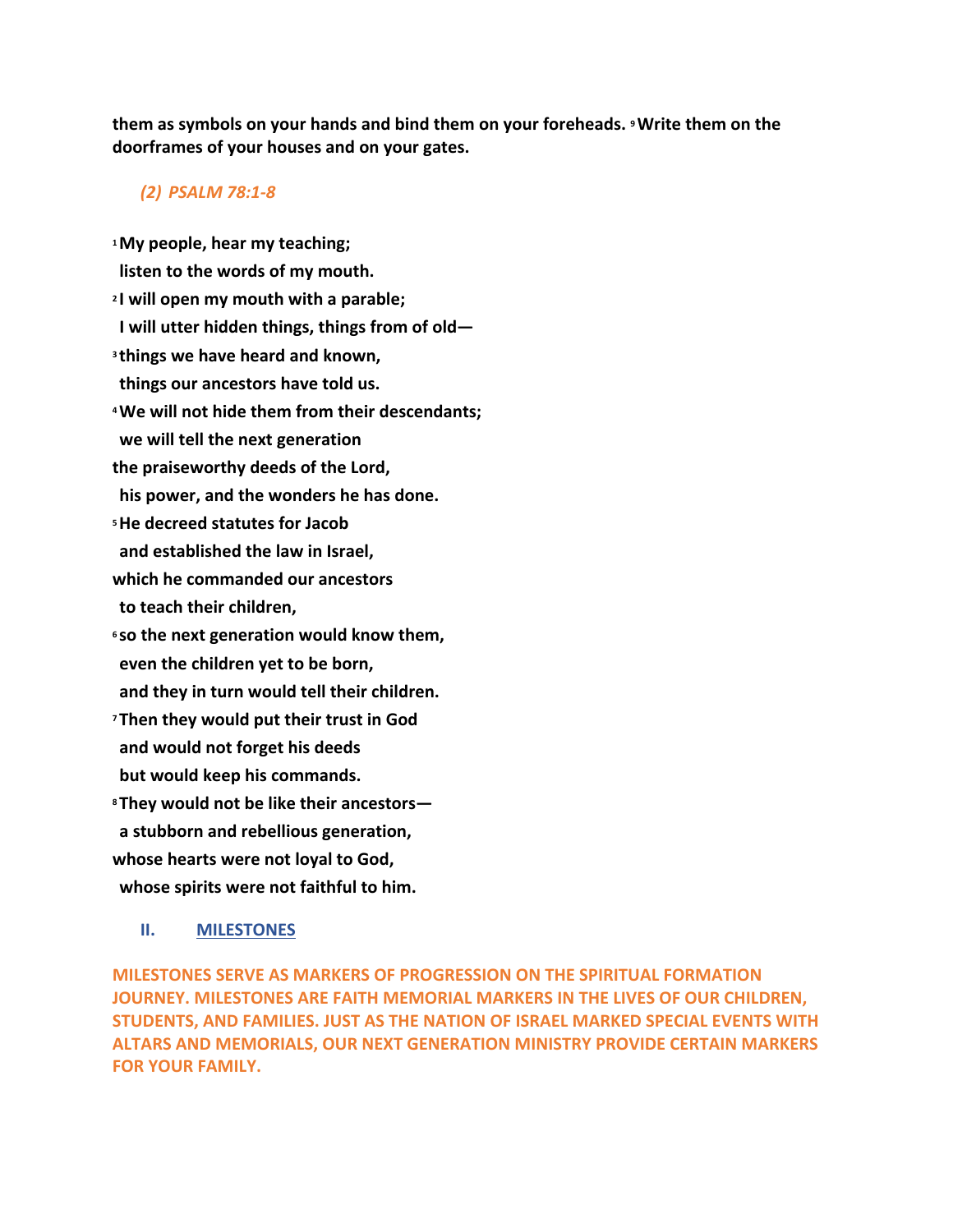## **(1) PARENT COMMISSION / FAMILY DEDICATION**

**At the commissioning service, a blessing will be pronounced over the child and the parents. Parents will dedicate themselves to raising their child in a Christ-centered manner. The church will likewise respond to this call as partners in the child's Christian development. Parents are identified as the primary disciple-makers of their children and the church publicly affirms this God-ordained call.**

## **(2) BAPTISM / BIBLE PRESENTATION**

**Baptism is a picture of a changed life in Jesus Christ. As children are baptized in the service, they are publicly professing their new identity and faith in Jesus for the forgiveness of sin. For each child, this is a milestone, representing their growth along the path of spiritual formation and of their new life in Christ. After baptism, each child is presented a Bible for his/her newfound Christian journey.**

#### **(3) PURITY COMMEMORATION CEREMONY**

**While students are in middle school, parents are encouraged to complete a rite of passage event called a Purity Weekend. After a student makes a commitment to purity, the parent usually gives a ring or some other type of symbol to their student to memorialize the occasion. During the ceremony service, students who made a commitment to purity are invited to the front of the worship center with their parents. In commemoration, students turn toward their parents and join hands as the Next Generation Pastor reads a 'Commitment to Purity' vow.**

**(4) HIGH SCHOOL GRADUATION**

**Graduates are honored with a breakfast before the morning service. Graduates process to the front of the worship center wearing their cap and gown. Parent/Guardian(s) are asked to stand as the graduate's parent/guardian names and graduate life plans/favorite verses are announced. Graduates are prayed over and receive a graduation gift before walking off the platform.**

**(5) CAREER COMMISSION / POSITIONAL CALLING**

**The last milestone in Next Generation Ministries is for college-aged students (don't have to be in college) who have graduated college or believe God has called them into a specific field of service. Young adults who believe God is calling them into a vocation are asked to come and sit at the front center of the worship center. An announcement is made from the pulpit in reference to the calling the young adult is experiencing. All pastors, deacons, and parents are asked to come forward to confirm this calling in prayer and by the laying on of hands.**

## **III. RITES OF PASSAGE EXPERIENCE**

**WHEREAS MILESTONES ARE EVENTS TO BE CELEBRATED ON THE BIG STAGE AT CHURCH, THE**  *RITES OF PASSAGE EXPERIENCE (ROPE)* **ARE MILESTONES FOR FAMILIES TO CELELBRATE AT HOME. THE** *ROPE* **IS DESIGNED FOR PARENTS TO TAKE THE INITIATIVE AND TO BE INTENTIONAL AND STRATEGIC IN THE PASSING DOWN OF THE FAITH TO THEIR STUDENT AT EVERY GRADE LEVEL.**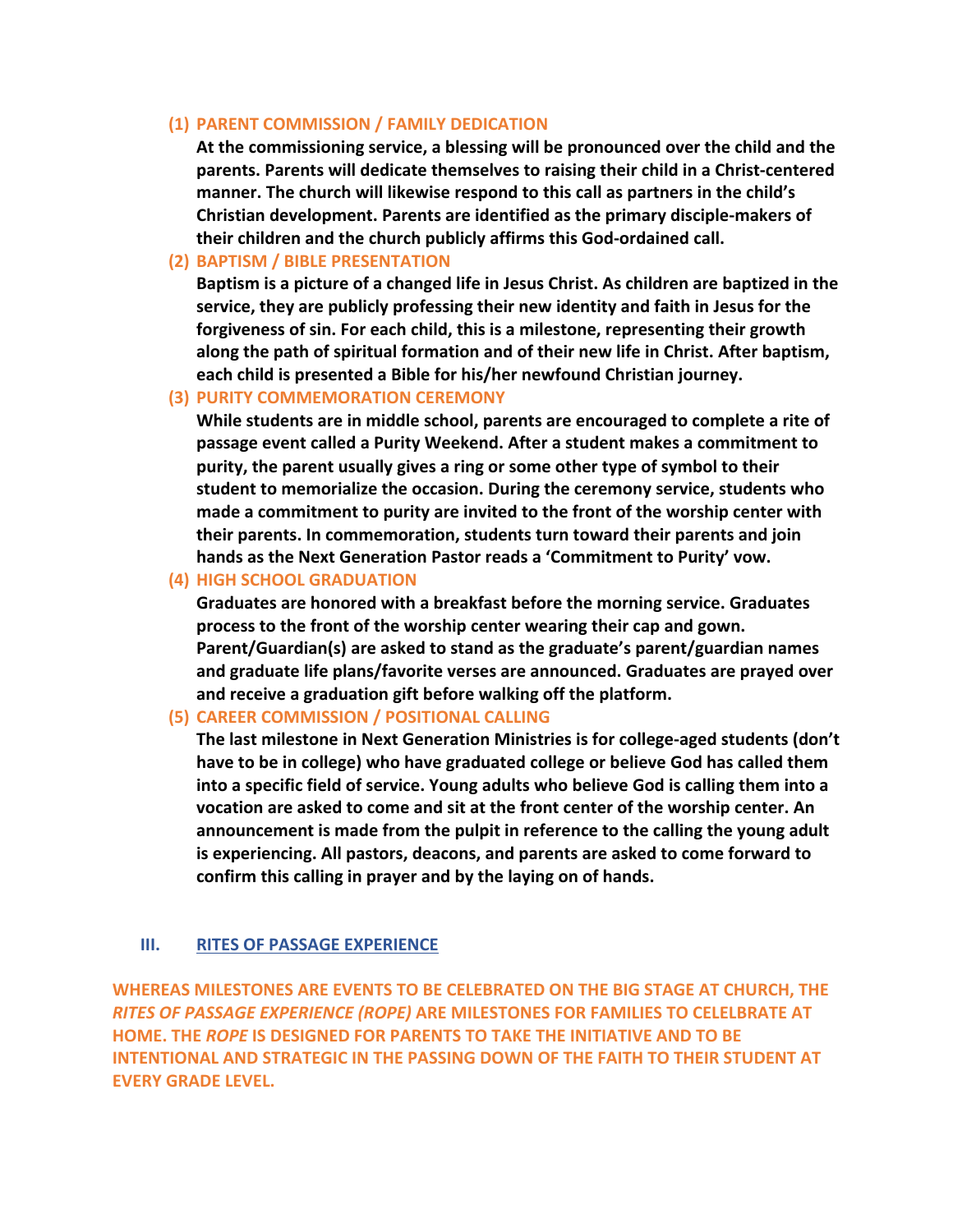**6TH GRADE: PREPARATION OF ADOLESCENCE 7TH GRADE: PURITY WEEKEND 8TH GRADE: BLESSING CEREMONY 9TH GRADE: DRIVING CONTRACT 10TH GRADE: MONEY MATTERS 11TH GRADE: FAMILY TREE 12TH GRADE: MANHOOD/WOMANHOOD CEREMONY**

**FOR RESOURCES RELATED TO** *ROPE***, CLICK HERE OR HERE.** 

# **IV. FAMILY DEVOTIONS AND FAMILY WORSHIP**

# **FAMILY DEVOTIONS AND FAMILY WORSHIP ARE HIGHLY VALUED IN NEXT GENERATION MINISTRTY.**

**"**Family devotions is not the same as family worship although family devotions are a form of worship. Family devotions should only last about ten minutes a night. You can find many resources that will help you lead daily devotions for your family. Family worship might also be every night but is a bit lengthier than ten minutes. For instance, some families have been known to have family worship for 30 minutes a night (excluding church days or a once a week family day). Is there a happy medium? I think so! I would suggest families planning a "family night." Family nights last up to an hour long (not all "day") and incorporate a time to eat, play, study, and pray together. I don't know of any better resource for family nights than GenOn Ministries "Family 'round the table" **curriculum**. Family night is definitely family worship!" - **https://www.nextgeneration-ministry.com**

# **V. NEXT GENERATION MINISTRY TEAM(S)**

**NEXT GENERATION MINISTRY AT MT. CARMEL WOULD NOT BE POSSIBLE WITHOUT EXCELLENT TEAMS AND LEADERS. CHILDREN, YOUTH, AND COLLEGE TEAMS ARE LED BY TEAM LEADERS THAT LEAD A TEAM OF LEADERS. PRESCHOOLERS, CHILDREN, YOUTH, AND COLLEGE STUDENTS ARE ALL DEFINED AS STUDENTS AND AS LEADERS IN THEIR OWN RIGHT. LEADERSHIP IS INFLUENCE AND EVERYONE HAS INFLUENCE. THE QUESTION IS NOT ARE YOU A LEADER OR DO YOU HAVE INFLUENCE. THE QUESTION IS HOW WILL YOU USE THE INFLUENCE YOU HAVE BEEN GIVEN? WILL YOU LEAD WELL OR WILL YOU LEAD POORLY? CHILDREN, YOUTH, AND COLLEGE TEAM LEADERS GIVE SUPPORT, GUDIANCE, AND DIRECTION TO THEIR TEAMS IN THE DEVELOPMENT OF MINISTRY ACTIVITIES AND GOALS. BESIDES BEING TEAM LEADERS AT THE CHILDREN, YOUTH, AND COLLEGE LEVELS, THESE SAME LEADERS MAKE UP THE NEXT GENERATION TEAM. UNDER THE DIRECTION OF THE NEXT GENERATION PASTOR, THE NEXT GENERATION TEAM COLLABORATES TO ENSURE MILESTONES ARE BEING CELEBRATED AND TO PROVIDE COMPREHENSIVE OVERSIGHT AND VISION TO THE OVERARCHING NEXT GEN MINISTRY.**